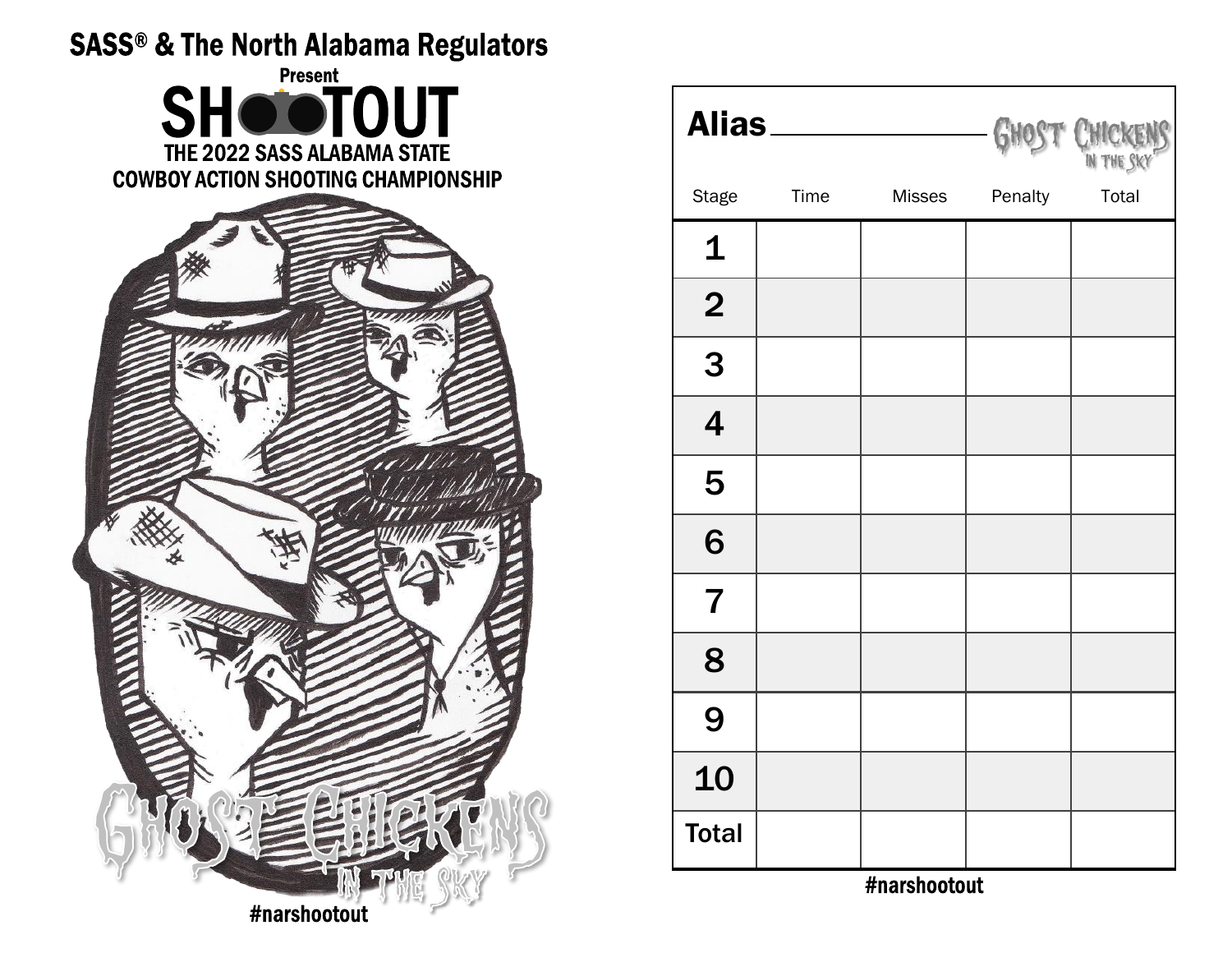#### Motch and Range Rules

ᢎ

#### Rules

- All SASS rules apply.
- A rifle or pistol round over the berm is a Match DQ. Shotgun round over the berm is a no-call.
- GLE The Loading Area extends five feet from the edges of the loading table.
- Eye and ear protection must be worn by  $\bullet$ shooters and spectators while standing behind or on the firing line.

# Deoning

- The electronic tablets maintain the **OFFICIAL SCORE** of the match. The paper sheets are backups to be used only in the unlikely event the electronic systems fail. Please review your category and verify your scores in the electronic tablets before leaving each stage.
- The match is scored by total time following SASS rules.
- Shooters may appeal any ruling by notifying the Match RO and posting a \$50 cash bond before the posse leaves the stage. A panel of three TG's or RO Instructors will consider the appeal. Their decision is final. The bond will be forfeited to the SASS Scholarship Fund if the ruling is upheld.

#### The Firing Line

This range has a common firing line from stage one through five. There is also a common firing line from stage six through nine. Stage ten does not share a firing line with other stages.



This range utilizes the SASS flag system for signifying range operations on the firing line. Consult the SASS ROI for more information on the system.





A special 'Thank you to all our wonderful sponsons!

#### MAIN MATCH

Evil Bloodsucker Enterprises Cavern Cove Competitive Shooting Arrow Graphics Fiocchi

#### BLACK POWDER SIDE MATCH

Evil Bloodsucker Enterprises

MINI MATCH Porky's

PCC MATCH Cavern Cove Competitive Shooting

Vendons

#### Be sure to check out and thank all our wonderful vendons!

Denhams CSA Bullets Porky's

3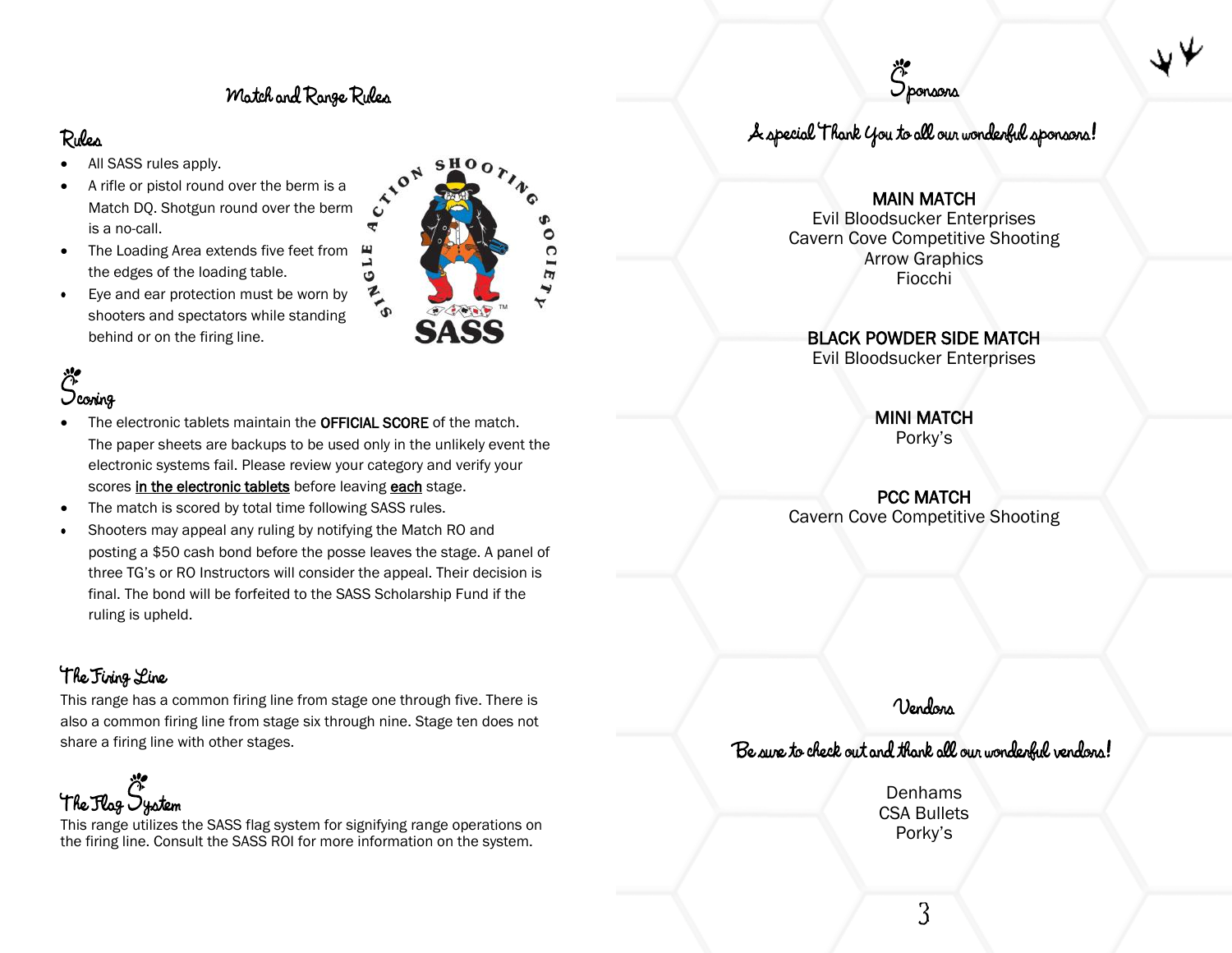#### Morning Warm Up at 9:00 am Black Powder at 1:30 pm

Stage 1

"It hit me in the eye!"

AMMO: 10 Pistol, 10 Rifle, 6+ Shotgun

#### STAGING:

- Shooter: at the window at their discretion, hands held at shoulder level, thumbs and middle finger touching each other. (The first move of the Chicken Dance)
- $\bullet$  Rifle: staged in left opening.
- Shotgun: staged in right opening.

#### PROCEDURE:

- Line: "It hit me in the eye!"
- Gun order: rifle not last.
- Pistol: from left opening, starting on any corner target, engage three targets diagonally in a single-tap Nevada sweep for 5 rounds. Repeat instructions on the opposite diagonal with the remaining five rounds.
- Rifle: from staged location, engage the targets with the same instructions as the pistol.
- Shotgun: from staged location, engage knockdowns in any order.

#### Morning Warm Up at 9:00 am Black Powder at 1:30 pm

Stage 2 "Oh, lawdy, they've come fer revenge!"

AMMO: 10 Pistol, 10 Rifle, 4+ Shotgun

#### STAGING:

 Shooter: at any table at their discretion, thumbs hooked in armpits.

(The second move of the Chicken Dance)

- $\bullet$  Rifle: staged on right table
- Shotgun: staged on right table

- Line: "Oh, lawdy, they've come fer revenge!"
- ◆ Gun order: rifle not last.
- ◆ Pistol: from left table, triple tap the center target, then double tap the outside targets, then triple tap the center target.
- Rifle: from staged location, engage the rifle targets with the same instructions as the pistol.
- Shotgun: from staged location, engage knockdowns in any order.

|    | Time | <b>Misses</b> | Penalty | Total |  | Time | <b>Misses</b> | Penalty | Total |  |
|----|------|---------------|---------|-------|--|------|---------------|---------|-------|--|
|    |      |               |         |       |  |      |               |         |       |  |
| ◡⊁ |      |               | ⊷       |       |  |      |               | ∼<br>ັ  |       |  |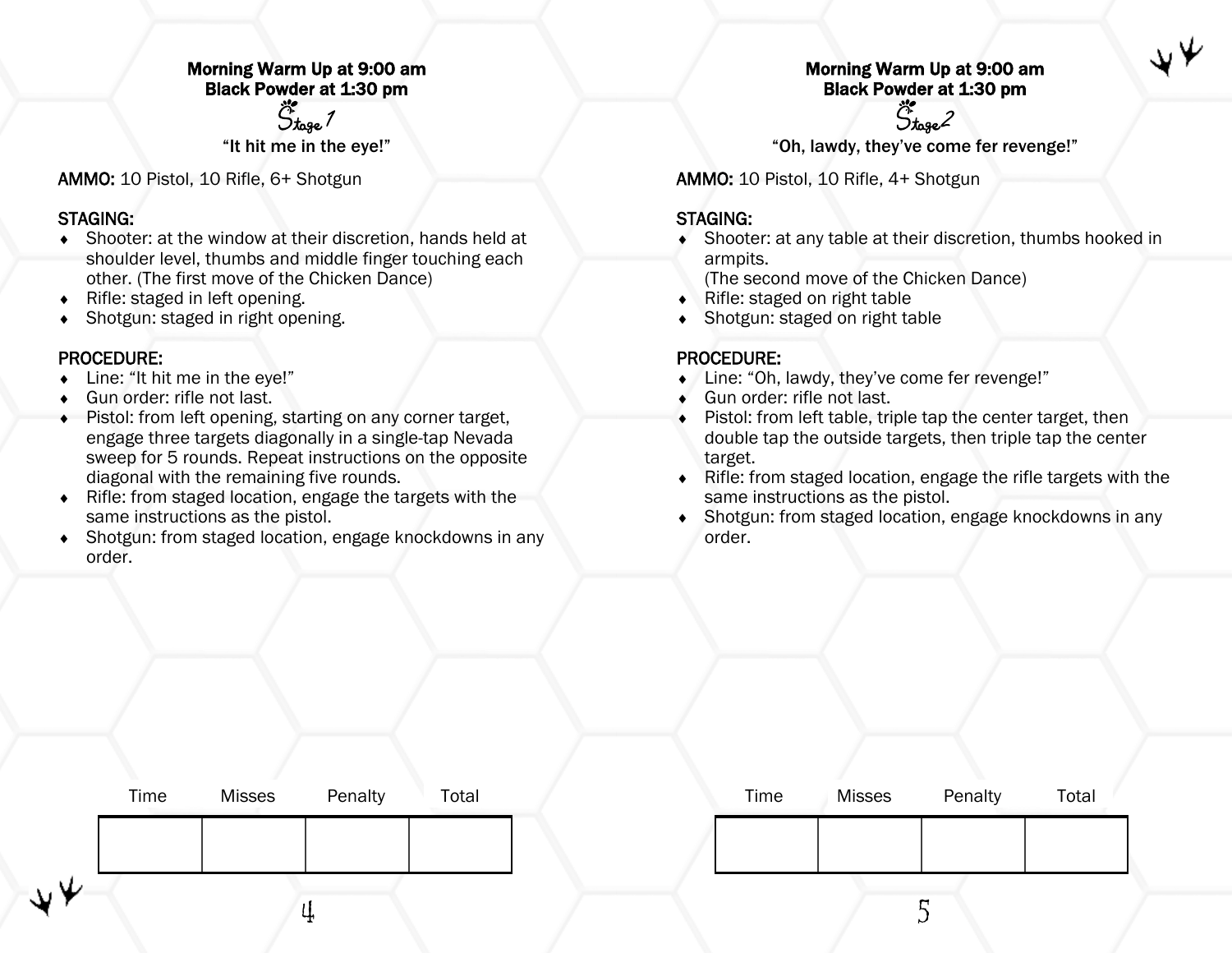#### Morning Warm Up at 9:00 am Black Powder at 1:30 pm

Ötoge 3

"Er, er, er, errrrrr!"

AMMO: 10 Pistol, 10 Rifle, 4+ Shotgun

#### STAGING:

- Shooter: at any table at their discretion, thumbs hooked in armpits, and shaking their "tail feathers." (The third move of the Chicken Dance)
- ◆ Rifle: staged on center table.
- Shotgun: staged on left or right table.

#### PROCEDURE:

- Line: [crowing like a ghost chicken] "Er, er, er, errrrrr!"
- Gun order: rifle not last.
- Pistol: from center table, starting on either end target, engage the targets in a 2-1-2-2-1-2 sweep.
- Rifle: from staged location, repeat pistol instructions.
- Shotgun: from left table, engage any two knockdown targets.
- Shotgun: from right table, engage any two knockdown targets.
- Note: shotgun targets may be made up from any table at any time.

#### Morning Warm Up at 9:00 am Black Powder at 1:30 pm

Stage 4 "What's a pullet?"

AMMO: 10 Pistol, 10 Rifle, 4+ Shotgun

#### STAGING:

- Shooter: at any table at their discretion, clap their hands four times, and keep hands clasped at chest level. (The fourth move of the Chicken Dance)
- $\bullet$  Rifle: staged on right table.
- Shotgun: staged on either table.

- ◆ Line: "What's a pullet?"
- ◆ Gun order: rifle not last.
- ◆ Pistol: from left table, triple tap P1, single tap P2, single tap P3, single tap P2, single tap P3, triple tap P4.
- Rifle: from staged location, engage the rifle targets with the same instructions as the pistol.
- Shotgun: engage knockdowns in any order.

| Time | <b>Misses</b> | Penalty | Total |  | Time | <b>Misses</b> | Penalty | Total |
|------|---------------|---------|-------|--|------|---------------|---------|-------|
|      |               |         |       |  |      |               |         |       |
|      |               |         |       |  |      |               | ∼       |       |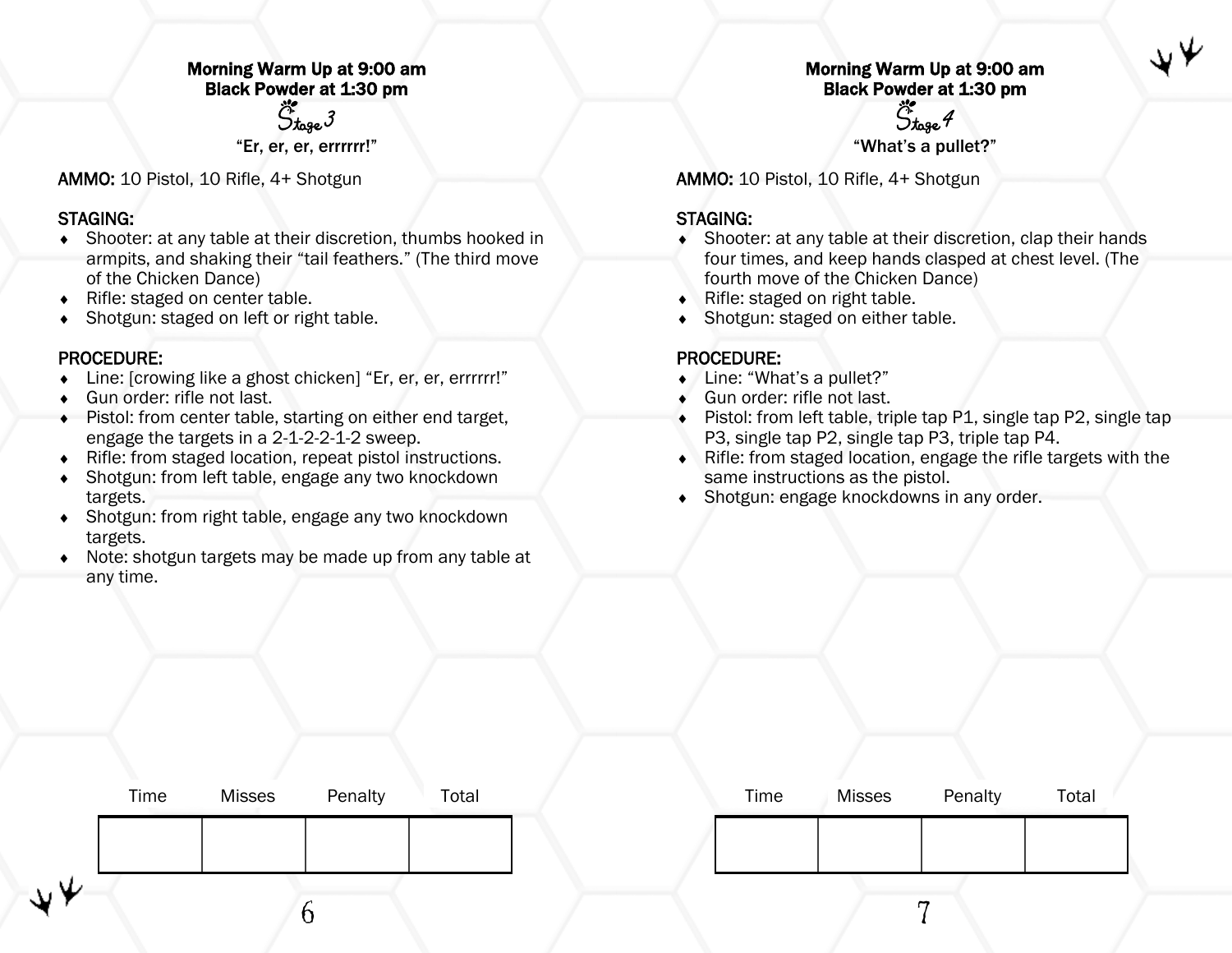#### Wild Bunch at 9:00 am

 $\ddot{\mathcal{S}}_{\text{toge}}$  7

"Pass me the coleslaw!"

AMMO: 14 Pistol, 7 Rifle, 4 Shotgun

#### STAGING:

- Shooter: at any table at their discretion, hand(s) touching gun of choice.
- $\bullet$  Rifle: staged on right table.
- Shotgun: staged on left table.

#### PROCEDURE:

- Line: "Pass me the coleslaw!"
- Gun order: shooter's choice.
- Pistol: from right table, triple tap the headstone then single tap each coffin. Repeat instructions with remaining 7 rounds.
- Rifle: from staged location, triple tap the headstone then single tap each coffin.
- Shotgun: engage knockdowns in any order.

#### Wild Bunch at 9:00 am  $\ddot{\mathcal{S}}_{\text{toge}}$  8

"Cows are so dumb!"

AMMO: 21 Pistol, 7 Rifle, 4 Shotgun

#### STAGING:

- Shooter: at any table at their discretion, both hands touching table.
- ◆ Rifle: staged on left table.
- Shotgun: staged on right table.

- ◆ Line: "Cows are so dumb!"
- ◆ Gun order: shooter's choice
- ◆ Pistol: from left table, engage the three rifle targets in a 2-3-2 sweep starting on either end.
- Pistol: from center table, engage the three pistol targets in a 2-3-2 sweep starting on either end. Repeat instructions with another 7 rounds.
- Rifle: from staged location, engage the three rifle targets in a 2-3-2 sweep starting on either end.
- Shotgun: from staged location, engage knockdowns in any order.

|    | Time | <b>Misses</b> | Penalty | Total |  | Time | <b>Misses</b> | Penalty | Total |
|----|------|---------------|---------|-------|--|------|---------------|---------|-------|
|    |      |               |         |       |  |      |               |         |       |
| νΨ |      |               |         |       |  |      |               |         |       |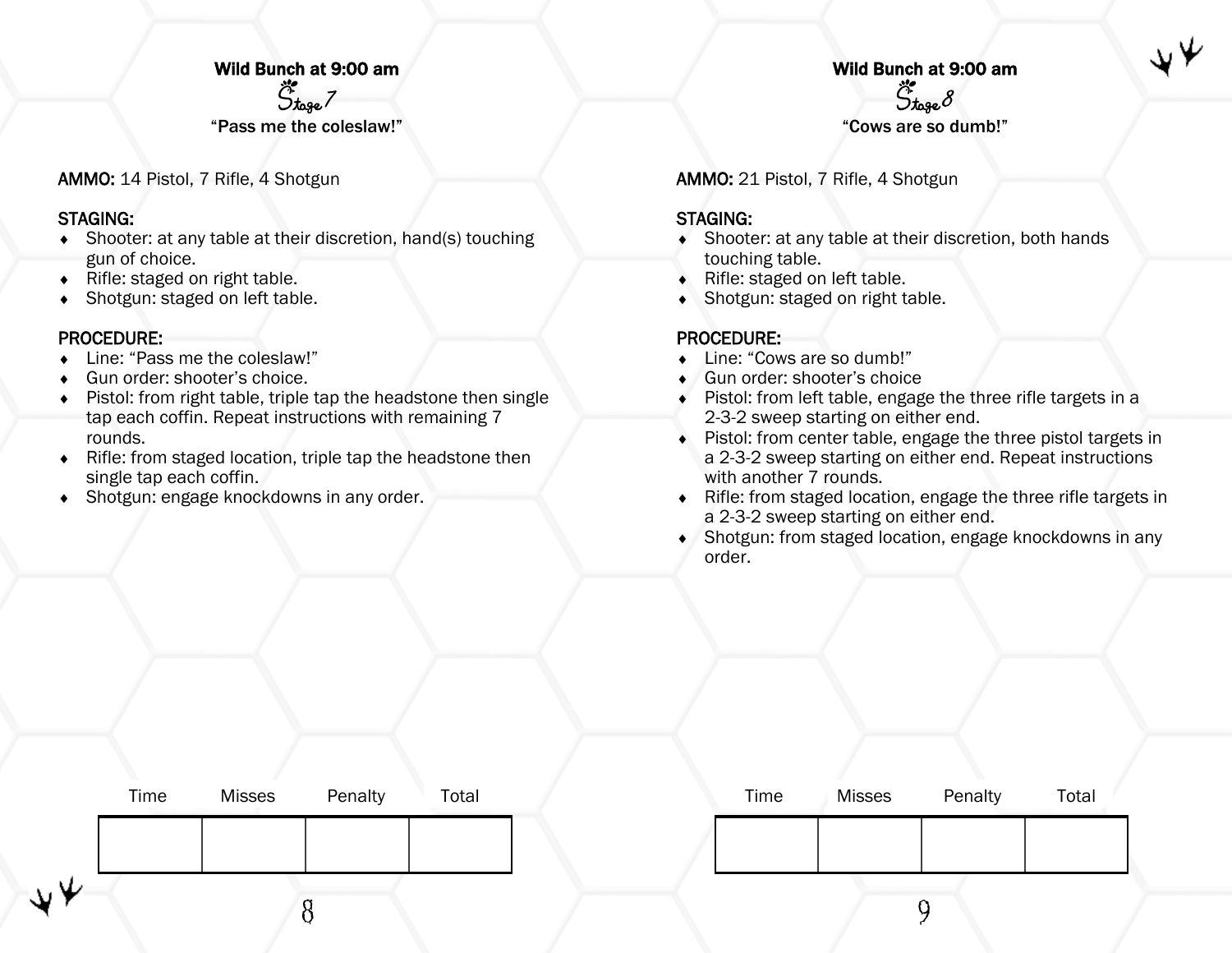#### Wild Bunch at 9:00 am

 $\ddot{\mathcal{S}}_{\text{toge}}$  9

"Them chickens is haunting me!"

AMMO: 14 Pistol, 7 Rifle, 4 Shotgun

#### STAGING:

- Shooter: in jail office or jail cell at their discretion, touching metal bars dividing cell from office with both hands.
- Rifle: staged in jail office.
- Shotgun: staged in jail cell.

#### PROCEDURE:

- Line: "Them chickens is haunting me!"
- Gun order: shooter's choice
- Pistol: from jail office, double tap each end target, then single tap each of the three center targets. Repeat instructions with remaining 7 rounds.
- ◆ Rifle: from staged location, double tap each end target, then single tap each of the three center targets.
- Shotgun: from staged location, engage knockdowns in any order.

# Wild Bunch at 9:00 am<br>  $\ddot{\zeta}^{\prime}_{\text{tage}}$  70

"Don't stand there laughing!"

AMMO: 14 Pistol, 7 Rifle, 6 Shotgun

#### STAGING:

- Shooter: at left table at their discretion, hands not touching guns or ammo.
- ◆ Rifle: staged on left table.
- Shotgun: staged on right table.

- Line: "Don't stand there laughing!"
- Gun order: rifle, pistol, shotgun
- Rifle: from staged location, engage the two outside targets with alternating single taps for four rounds, then triple tap the center target.
- Pistol: from left table, engage the two outside targets with alternating single taps for four rounds, then triple tap the center target.
- Pistol: from right table, engage the two outside targets with alternating single taps for four rounds, then triple tap the center target. Repeat instructions with remaining 7 rounds.
- Shotgun: from staged location, engage two knockdowns in any order.
- Shotgun: from left of cactus, engage four knockdowns in any order.

|    | Time | <b>Misses</b> | Penalty | Total |  | Time | Misses | Penalty | Total |
|----|------|---------------|---------|-------|--|------|--------|---------|-------|
|    |      |               |         |       |  |      |        |         |       |
| ∴Ψ |      |               |         |       |  |      |        |         |       |
|    |      |               | ŢÄ      |       |  |      |        | רי      |       |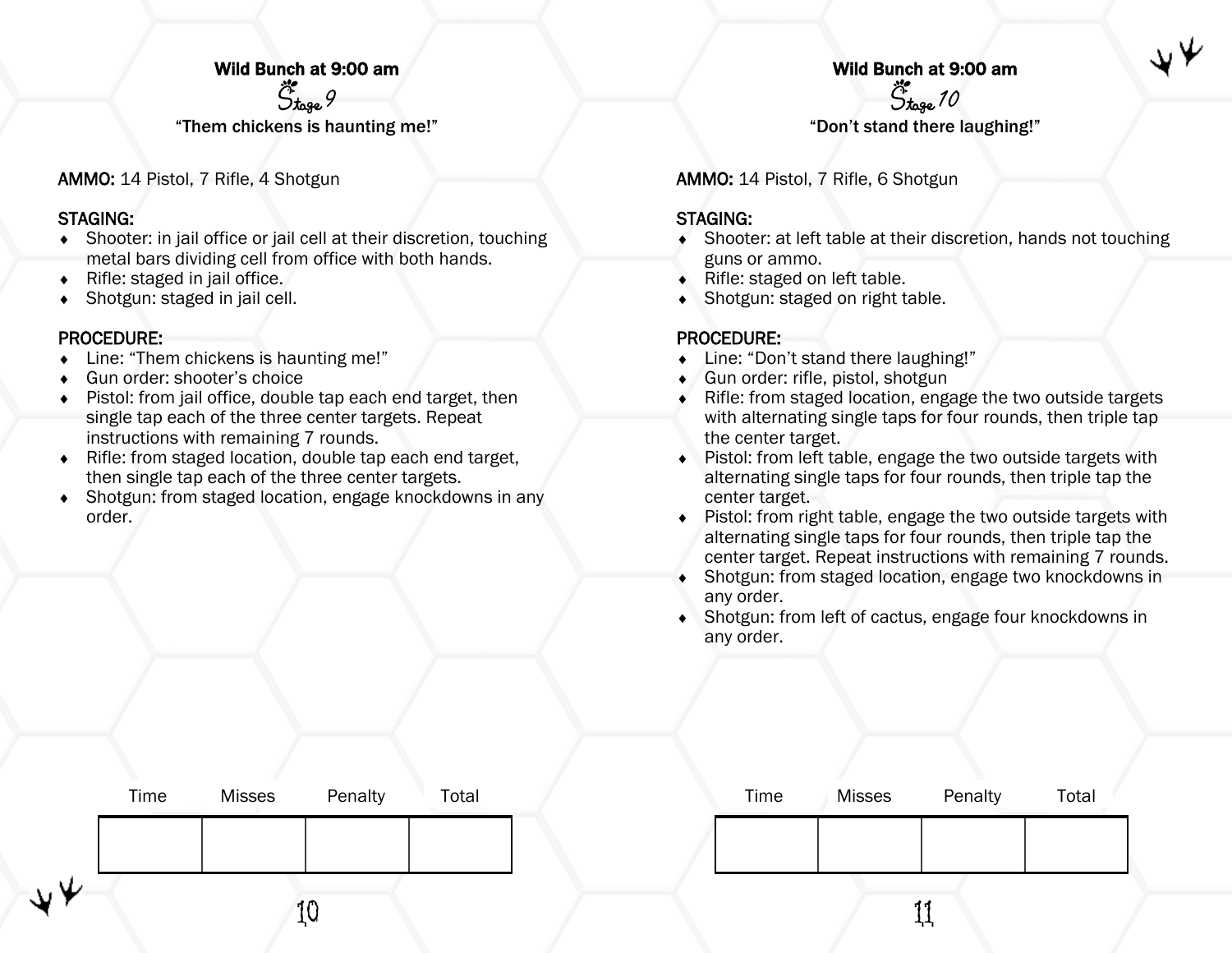#### Afternoon Warm Up at 1:30 pm

 $\ddot{S}_{\text{toge}}$  7

"Pass me the coleslaw!"

AMMO: 10 Pistol, 10 Rifle, 4+ Shotgun

#### STAGING:

- Shooter: at any table at their discretion, hand(s) touching gun(s) of choice.
- $\bullet$  Rifle: staged on right table.
- Shotgun: staged on left table.

#### PROCEDURE:

- Line: "Pass me the coleslaw!"
- Gun order: rifle not last.
- Pistol: from right table, engage each target with 2 rounds in any order.
- Rifle: from staged location, repeat pistol instructions.
- Shotgun: engage knockdowns in any order.

#### Afternoon Warm Up at 1:30 pm  $\ddot{S}_{\text{toge}} \mathcal{S}$

"Cows are so dumb!"

AMMO: 10 Pistol, 10 Rifle, 4+ Shotgun

#### STAGING:

- Shooter: at any table at their discretion, both hands touching table.
- ◆ Rifle: staged on center table.
- Shotgun: staged on right table.

- ◆ Line: "Cows are so dumb!"
- ◆ Gun order: rifle not last.
- Pistol: from left table, starting on either end target, single tap sweep the pistol targets twice in the same direction, then engage the center target with four rounds.
- Rifle: from staged location, engage the rifle targets with the same instructions as the pistol.
- Shotgun: from staged location, engage knockdowns in any order.

|                                   | Time | <b>Misses</b> | Penalty | Total | Time | <b>Misses</b> | Penalty    | Total |
|-----------------------------------|------|---------------|---------|-------|------|---------------|------------|-------|
|                                   |      |               |         |       |      |               |            |       |
| $\bm{\mathsf{v}} \bm{\mathsf{v}}$ |      |               | ∸∱      |       |      |               | ಗೆ ಗ<br>ىب |       |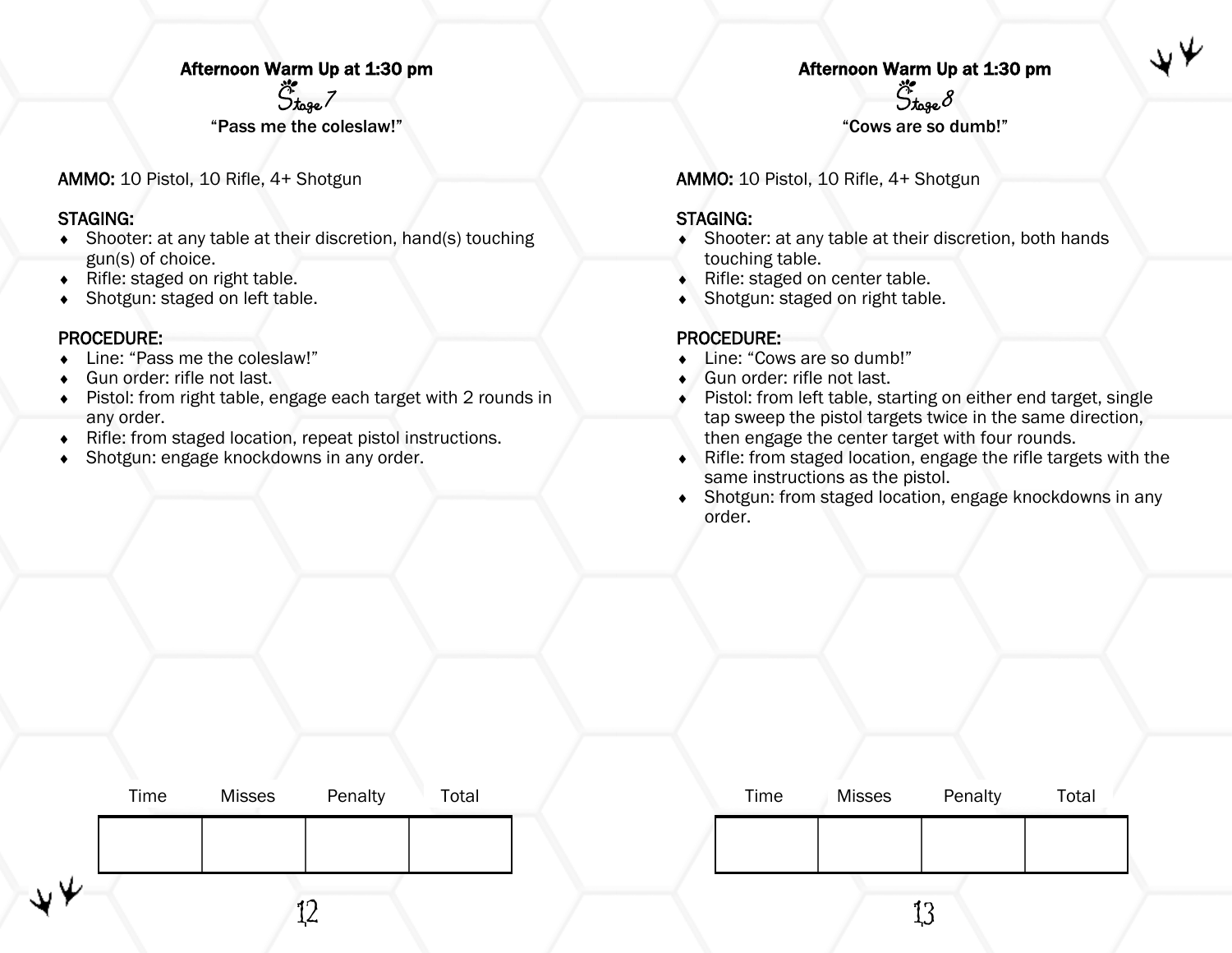#### Afternoon Warm Up at 1:30 pm

 $\ddot{S}_{\text{toge}}$  9

"Them chickens is haunting me!"

AMMO: 10 Pistol, 10 Rifle, 4+ Shotgun

#### STAGING:

- Shooter: in jail office or jail cell at their discretion, touching metal bars dividing cell from office with both hands.
- Rifle: staged in jail office.
- Shotgun: staged in jail cell.

#### PROCEDURE:

- Line: "Them chickens is haunting me!"
- Gun order: rifle not last
- With pistol and rifle as necessary, from jail office, starting on either end target, engage the targets in a 2-3-4-5-6 sweep.
- Shotgun: from staged location, engage knockdowns in any order.

#### Afternoon Warm Up @ 1:30 pm  $\ddot{S}_{\text{tage}}$  10

"Don't stand there laughing!"

AMMO: 10 Pistol, 10 Rifle, 6+ Shotgun

#### STAGING:

- Shooter: at left table at their discretion, hands not touching guns or ammo.
- Rifle: staged on right table.
- Shotgun: staged on right table.

- Line: "Don't stand there laughing!"
- Gun order: pistol, rifle, shotgun
- Pistol: from starting location, starting on the center target, engage the targets in a double tap Nevada sweep for ten rounds.
- Rifle: from staged location, engage the rifle targets with the same instructions as the pistol.
- Shotgun: from staged location, engage two knockdowns in any order.
- Shotgun: from left of cactus, engage four knockdowns in any order.
- Note: Shotgun targets must be made up from where originally engaged.

|    | Time | Misses | Penalty | Total | Time | Misses | Penalty    | Total |
|----|------|--------|---------|-------|------|--------|------------|-------|
|    |      |        |         |       |      |        |            |       |
| ⊮ن |      |        | 14      |       |      |        | سم بر<br>₩ |       |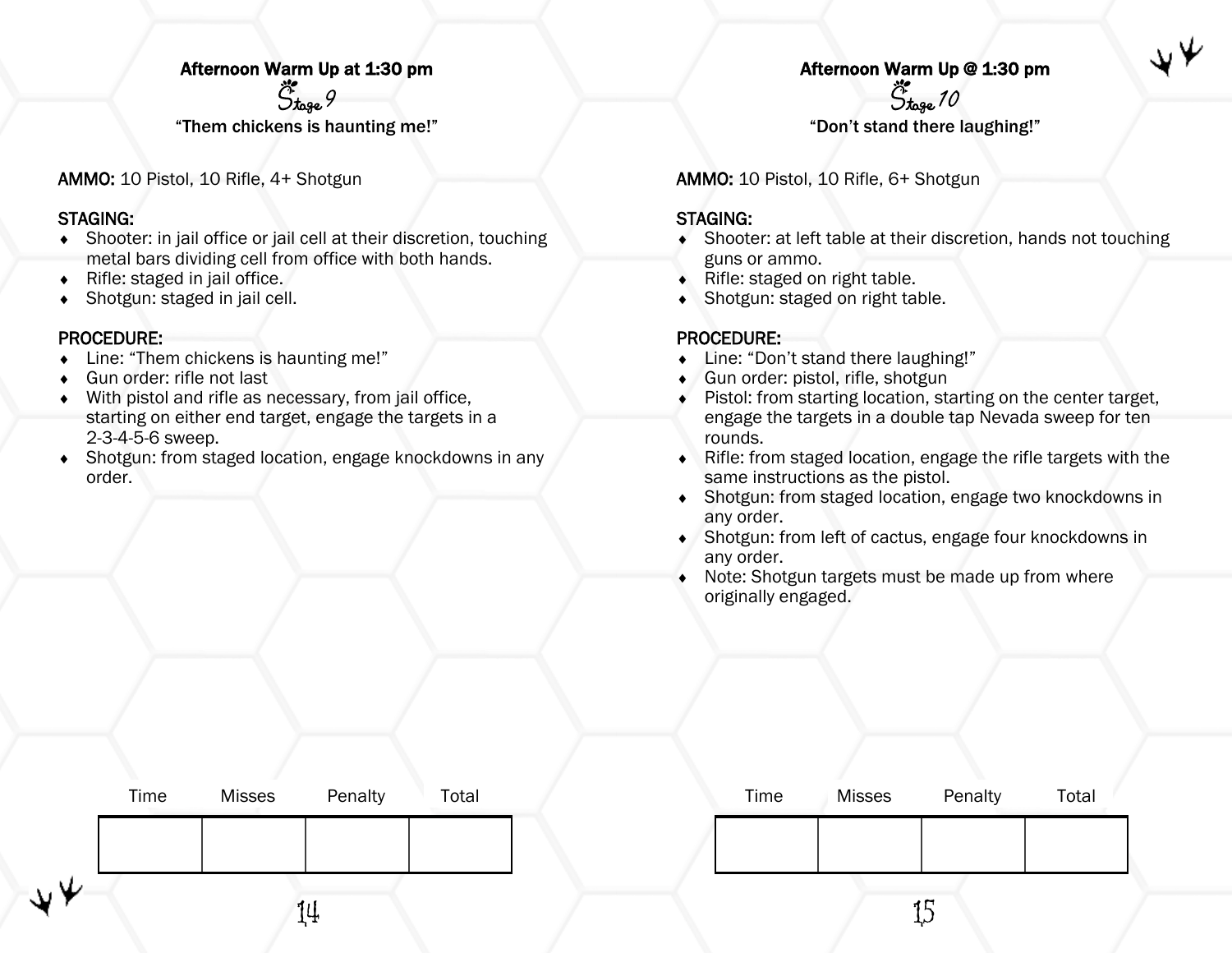### $\ddot{S}_{\text{toge}}$  / "It hit me in the eye!"

A chicken farmer took a walk out on his farm one day. He rested by the coop as he went along his way. When all at once a rotten egg hit him in the eye. It was the sight he dreaded, Ghost Chickens in the Sky!

AMMO: 10 Pistol, 10 Rifle, 6+ Shotgun

#### STAGING:

- Shooter: at the window at their discretion, hands held at shoulder level, thumbs and middle finger touching each other. (The first move of the Chicken Dance)
- ◆ Rifle: staged in left opening.
- Shotgun: staged in right opening.

#### PROCEDURE:

◆ Line: "It hit me in the eye!"

**P P**

**R P**

- Gun order: rifle not last.
- Pistol: from left opening, engage the three front targets in a 3-4-3 sweep starting on either end.
- Rifle: from staged location, engage the three back targets with the same instructions as the pistol.
- Shotgun: from staged location, engage knockdowns in any order.

**R R S**

**S**

**S S S**

**S**

5<br>Stoge 2 "Oh, lawdy, they've come fer revenge!"

He'd been a chicken farmer since he was twenty-four. A workman for the Colonel for thirty years or more. Killing all those chickens and sending them to fry. And now they want revenge, Ghost Chickens in the Sky!

AMMO: 10 Pistol, 10 Rifle, 4+ Shotgun

#### STAGING:

- Shooter: at any table at their discretion, thumbs hooked in armpits.
	- (The second move of the Chicken Dance)
- $\bullet$  Rifle: staged on right table
- Shotgun: staged on right table

#### PROCEDURE:

- ◆ Line: "Oh, lawdy, they've come fer revenge!"
- ◆ Gun order: rifle not last.

**P P P**

- Pistol: from left table, starting on either end target, Nevada sweep the three targets single tapping the end targets and double tapping the center target each time by for 10 rounds.
- Rifle: from staged location, engage the rifle targets with the same instructions as the pistol.
- Shotgun: from staged location, engage knockdowns in any order.

**R R R**

**S S S S**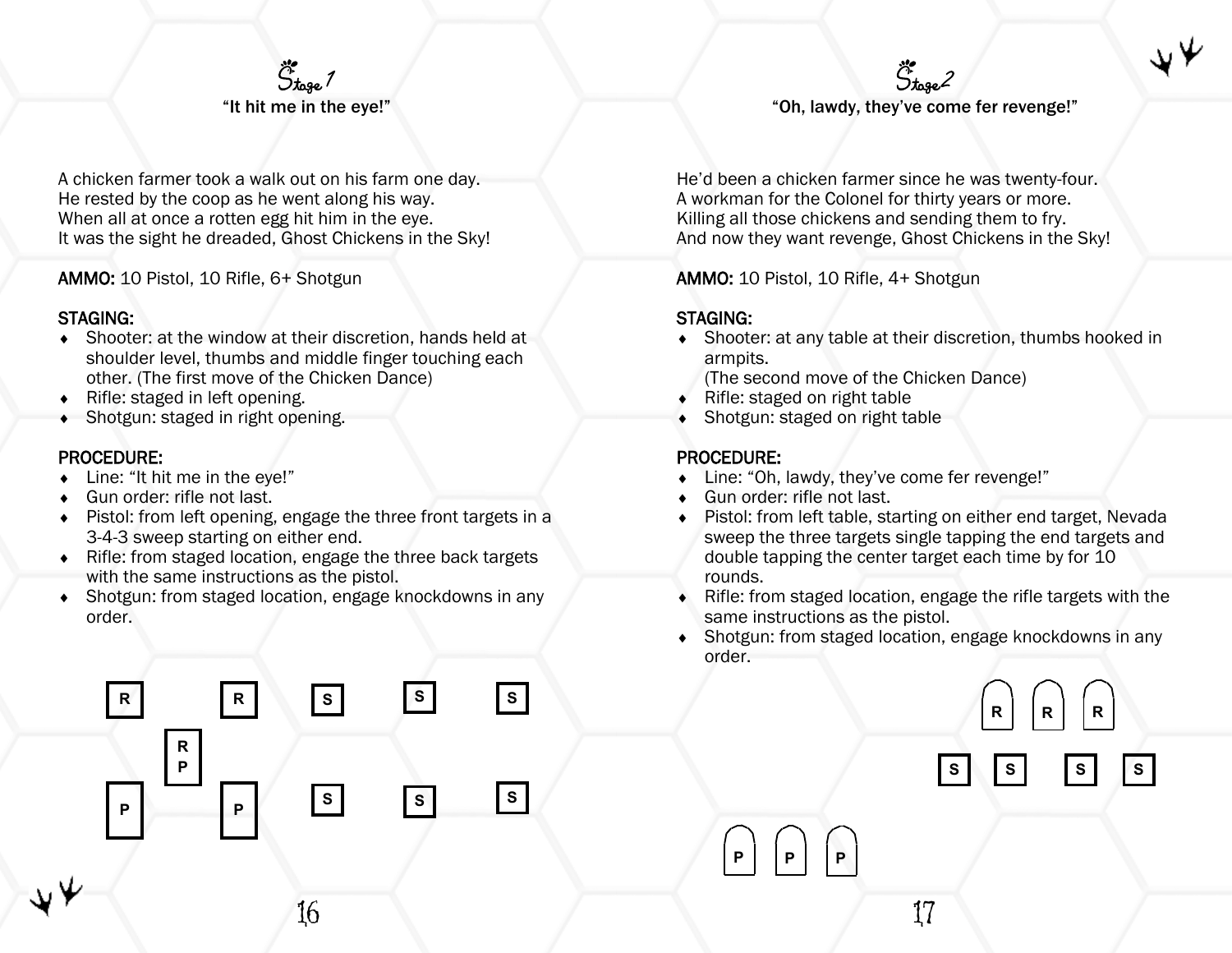

The chicken farm was just downstream of Oak Ridge, Tennessee. A nuclear reactor leaked some water accidentally. What happened next was like a horror story by Ralph Nader. Some toxic waste leaked into the brood house incubator.

AMMO: 10 Pistol, 10 Rifle, 4+ Shotgun

#### STAGING:

- Shooter: at any table at their discretion, thumbs hooked in armpits, and shaking their "tail feathers." (The third move of the Chicken Dance)
- ◆ Rifle: staged on center table.
- Shotgun: staged on left or right table.

#### PROCEDURE:

- Line: [crowing like a ghost chicken] "Er, er, er, errrrrr!"
- Gun order: rifle not last.
- Pistol: from center table, triple tap each headstone and single tap each coffin in any order.
- Rifle: from staged location, repeat pistol instructions.
- Shotgun: from left table, engage any two knockdown targets.
- Shotgun: from right table, engage any two knockdown targets.
- Note: shotgun targets may be made up from any table at any time.

**S S S S**

 $\ddot{S}$ toge  $4$ "What's a pullet?"

Inside that chicken coop they always kept the TV on. They said it helped the chicks to grow, helped to keep them calm. As four young chickens put that heavy water down their gullets, an old western was on the air, something happened to those pullets.

AMMO: 10 Pistol, 10 Rifle, 4+ Shotgun

#### STAGING:

- Shooter: at any table at their discretion, clap their hands four times, and keep hands clasped at chest level. (The fourth move of the Chicken Dance)
- $\bullet$  Rifle: staged on right table.
- Shotgun: staged on either table.

#### PROCEDURE:

- ◆ Line: "What's a pullet?"
- ◆ Gun order: rifle not last.

**P P**

**P**

- Pistol: from left table, starting on either end target engage the pistol targets in a 4-3-2-1 sweep.
- Rifle: from staged location, engage the rifle targets with the same instructions as the pistol.

**S S S S**

Shotgun: engage knockdowns in any order.



19

**P**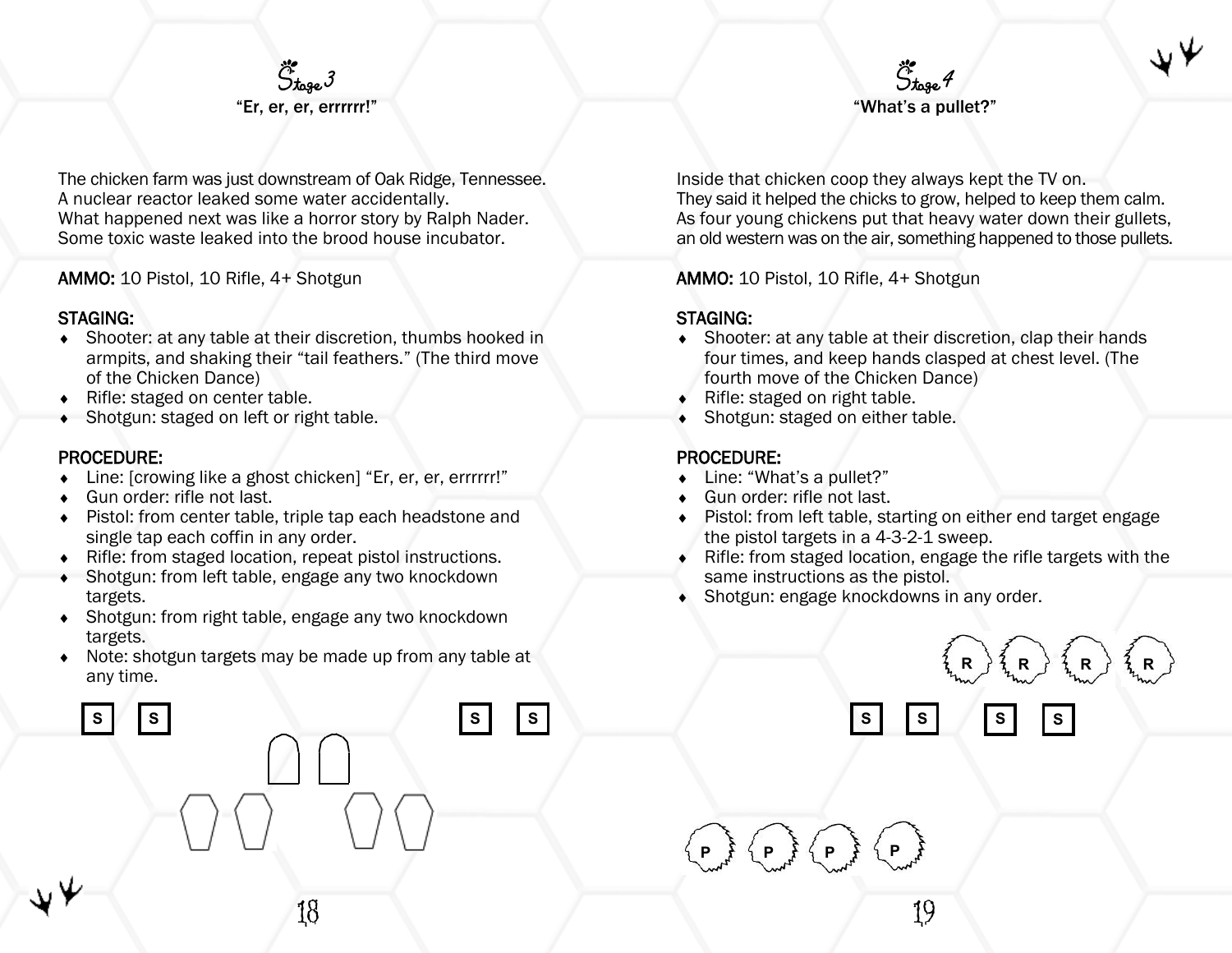

"Did you see the size of them chickens?"

They grew up mighty quick, and they became awfully strong. They learned to twirl a six-gun, found a cowboy hat, put it on. They called upon the spirts of all dead chickens from the past. The farmer tried to run and hide, but he wasn't all that fast.

AMMO: 10 Pistol, 10 Rifle, 4+ Shotgun

#### STAGING:

- Shooter: at wagon at their discretion, touching egg with both hands.
- ◆ Rifle: staged on wagon bed.
- Shotgun: staged on wagon seat.

#### PROCEDURE:

◆ Line: "Did you see the size of them chickens?"

**S**

**S**

**S**

**S**

- Gun order: rifle not last.
- Pistol: from wagon bed, starting on either target, engage the targets with alternating double taps for 10 rounds.
- Rifle: from staged location, repeat pistol instructions.
- Shotgun: from staged location, engage knockdowns in any order.

20

"They call me "Stew." How do you do?"

 $\ddot{S}_{\text{tage}}$ 6

One said his name was Fricassee, the second Cordon Bleu. The third was Cacciatore, and the fourth they just called "Stew." Seemed awful dangerous having grown so big on heavy water. They decided then to serve the farmer with a side of law and order.

AMMO: 10 Pistol, 10 Rifle, 4+ Shotgun

#### STAGING:

- Shooter: at any table at their discretion, both hands touching hat. If hat not worn, hands touching temples of safety glasses.
- ◆ Rifle: staged on center table.
- Shotgun: staged on left table.

#### PROCEDURE:

- ◆ Line: "They call me "Stew." How do you do?"
- ◆ Gun order: rifle not last.
- Pistol: from right window, starting on either end target, engage the three pistol targets in a 1-3-1 sweep twice in the same direction.
- Rifle: from staged location, engage the rifle targets with the same instructions as the pistol.
- Shotgun: from staged location, engage knockdowns in any order.



**P**

21

**P**

**P**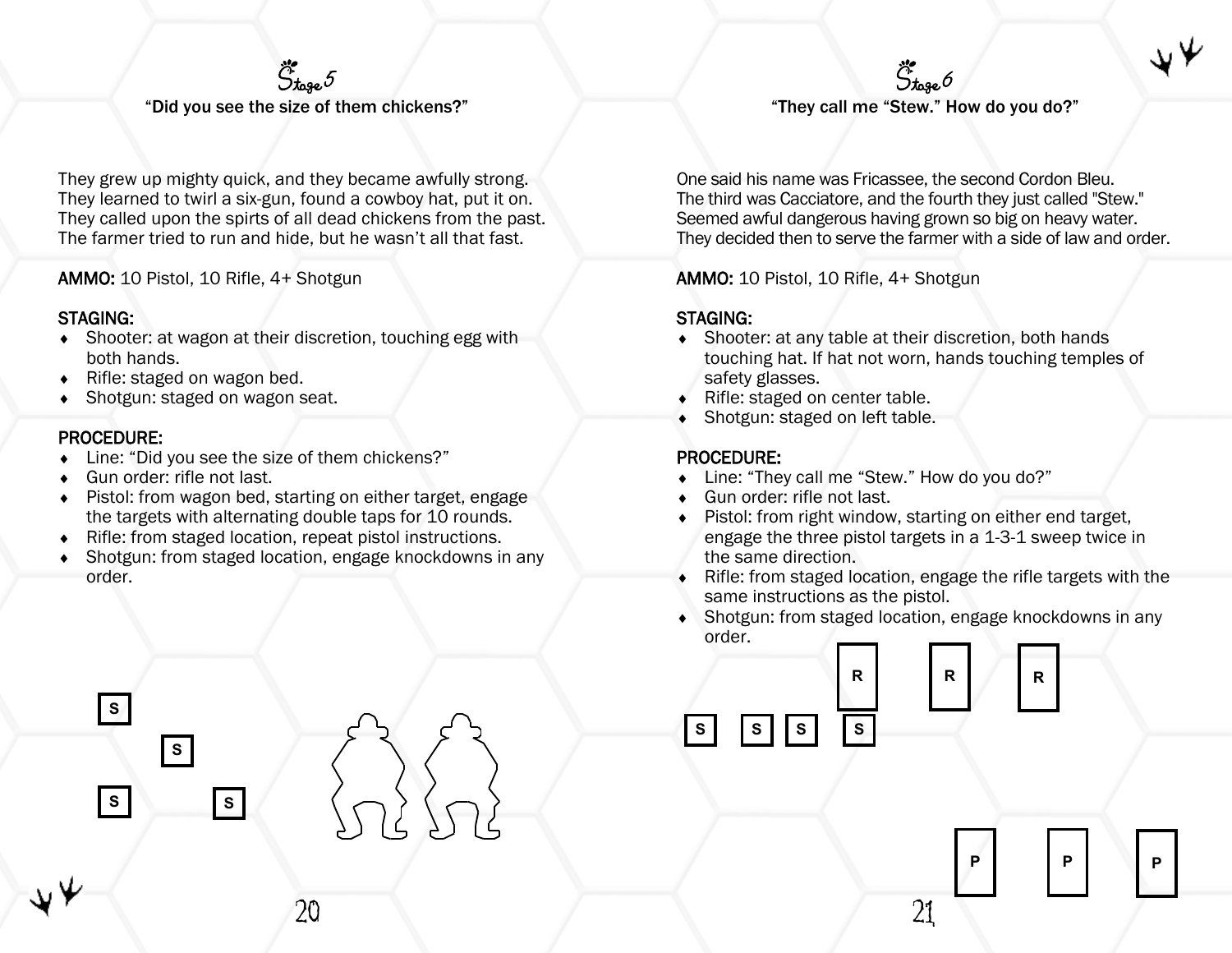#### $\ddot{S}_{\text{base}}$ 7 "Pass me the coleslaw!"

Their beaks were black and shiny, their eyes were burning red! They didn't have no feathers, these chickens all were dead! They picked that farmer up, and he died by the claw. They cooked him extra crispy and ate him with coleslaw!

AMMO: 10 Pistol, 10 Rifle, 4+ Shotgun

#### STAGING:

- Shooter: at any table at their discretion, hand(s) touching gun(s) of choice.
- ◆ Rifle: staged on right table.
- Shotgun: staged on left table.

#### PROCEDURE:

◆ Line: "Pass me the coleslaw!"

**S S S S**

- Gun order: rifle not last.
- Pistol: from right table, single tap each coffin, then double tap the headstone, then single tap each coffin.

22

- Rifle: from staged location, repeat pistol instructions.
- Shotgun: engage knockdowns in any order.

Remember chickens are your friends, so let them go their way. Those stupid cows are liars, don't eat at Chick-fil-A. You never want to end up on the rotisserie, or fried with herbs and spices, your wings served with celery.

"Cows are so dumb!"

 $\ddot{S}_{\text{tage}}$ 8

AMMO: 10 Pistol, 10 Rifle, 4+ Shotgun

#### STAGING:

- Shooter: at any table at their discretion, both hands touching table.
- ◆ Rifle: staged on center table.
- Shotgun: staged on right table.

- ◆ Line: "Cows are so dumb!"
- Gun order: rifle not last.
- Pistol: from left table, with the first five rounds, single tap the rectangle and double tap the stop signs in any order. Repeat instructions with the remaining five rounds. Yes, you may.
- Rifle: from staged location, engage the rifle targets with the same instructions as the pistol.
- Shotgun: from staged location, engage knockdowns in any order.

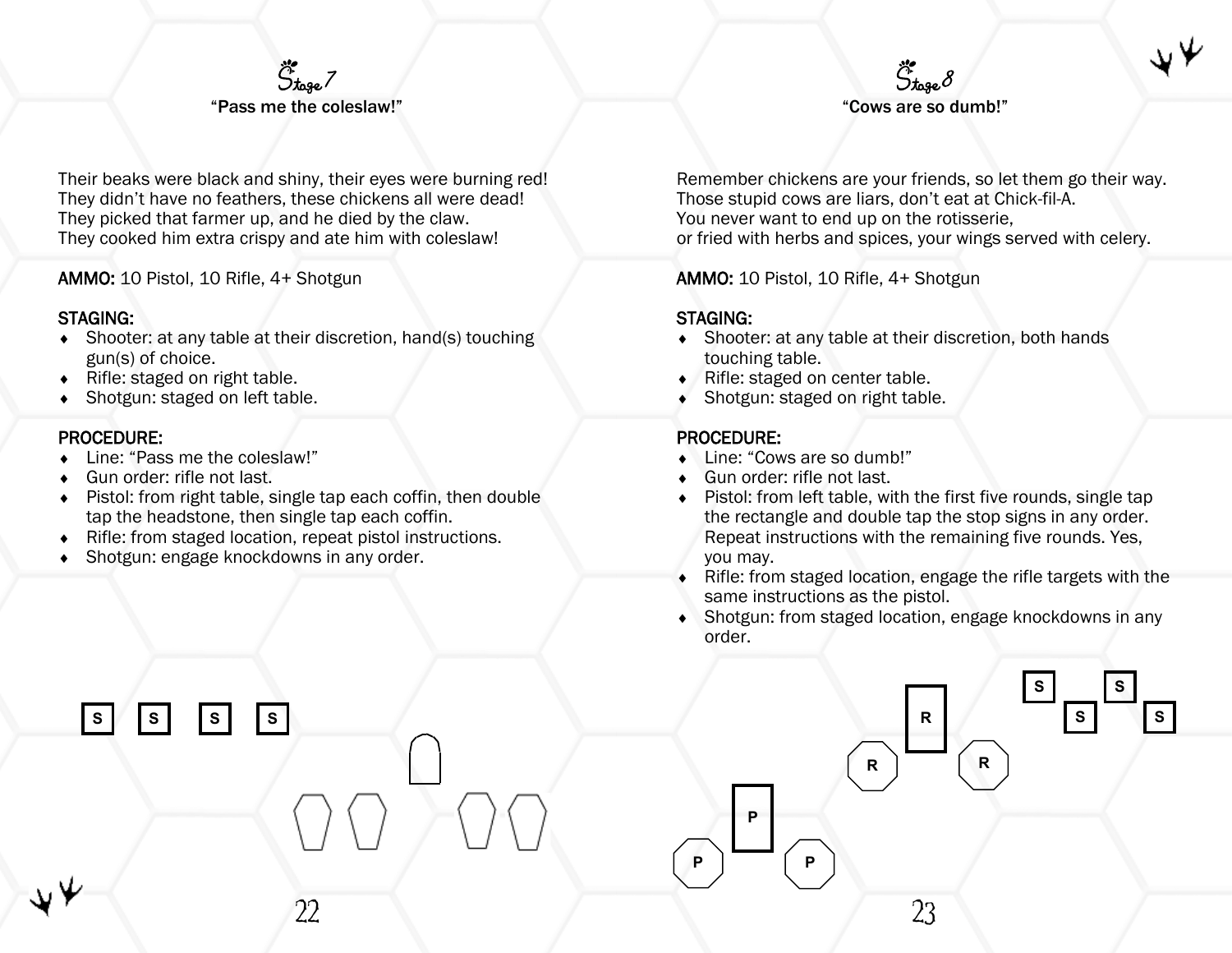

So let this song remind you, if you want eternal peace, Don't raise up harmless poultry for to cook 'em up in grease. Remember don't raise animals that you will someday kill 'Cause a chicken may come haunt you, but tofu never will.

AMMO: 10 Pistol, 10 Rifle, 4+ Shotgun

#### STAGING:

- Shooter: in jail office or jail cell at their discretion, touching metal bars dividing cell from office with both hands.
- $\bullet$  Rifle: staged in jail office.
- Shotgun: staged in jail cell.

#### PROCEDURE:

- ◆ Line: "Them chickens is haunting me!"
- Gun order: rifle not last
- Pistol: from jail office, double tap either end target, then single tap sweep the three center targets twice in the same direction, then double tap the opposite end target.
- Rifle: from staged location, engage the targets with the same instructions as the pistol.
- Shotgun: from staged location, engage knockdowns in any order.

# $S$   $\vert S \vert S \vert S$

 $\ddot{S}_{\text{base}}$ 10 "Don't stand there laughing!"

If you spot a chicken foot, then you've already lost your way. You better check behind you, them chickens come to slay. Why do you stand there laughing? 'Cause I would never lie. Them chickens coming for you. Ghost Chickens in the Sky!

AMMO: 10 Pistol, 10 Rifle, 6+ Shotgun

#### STAGING:

- Shooter: at left table at their discretion, hands not touching guns or ammo.
- ◆ Rifle: staged on right table.
- Shotgun: staged on right table.

#### PROCEDURE:

- ◆ Line: "Don't stand there laughing!"
- Gun order: pistol, rifle, shotgun
- ◆ Pistol: from starting location, quad tap either outside pistol target, then single tap the center pistol target. Repeat instruction starting on the opposite end pistol target.
- Rifle: from staged location, engage the rifle targets with the same instructions as the pistol.
- Shotgun: from staged location, engage two knockdowns in any order.
- Shotgun: from left of cactus, engage four knockdowns in any order.
- Note: Shotgun targets must be made up from where originally engaged.



**S S**